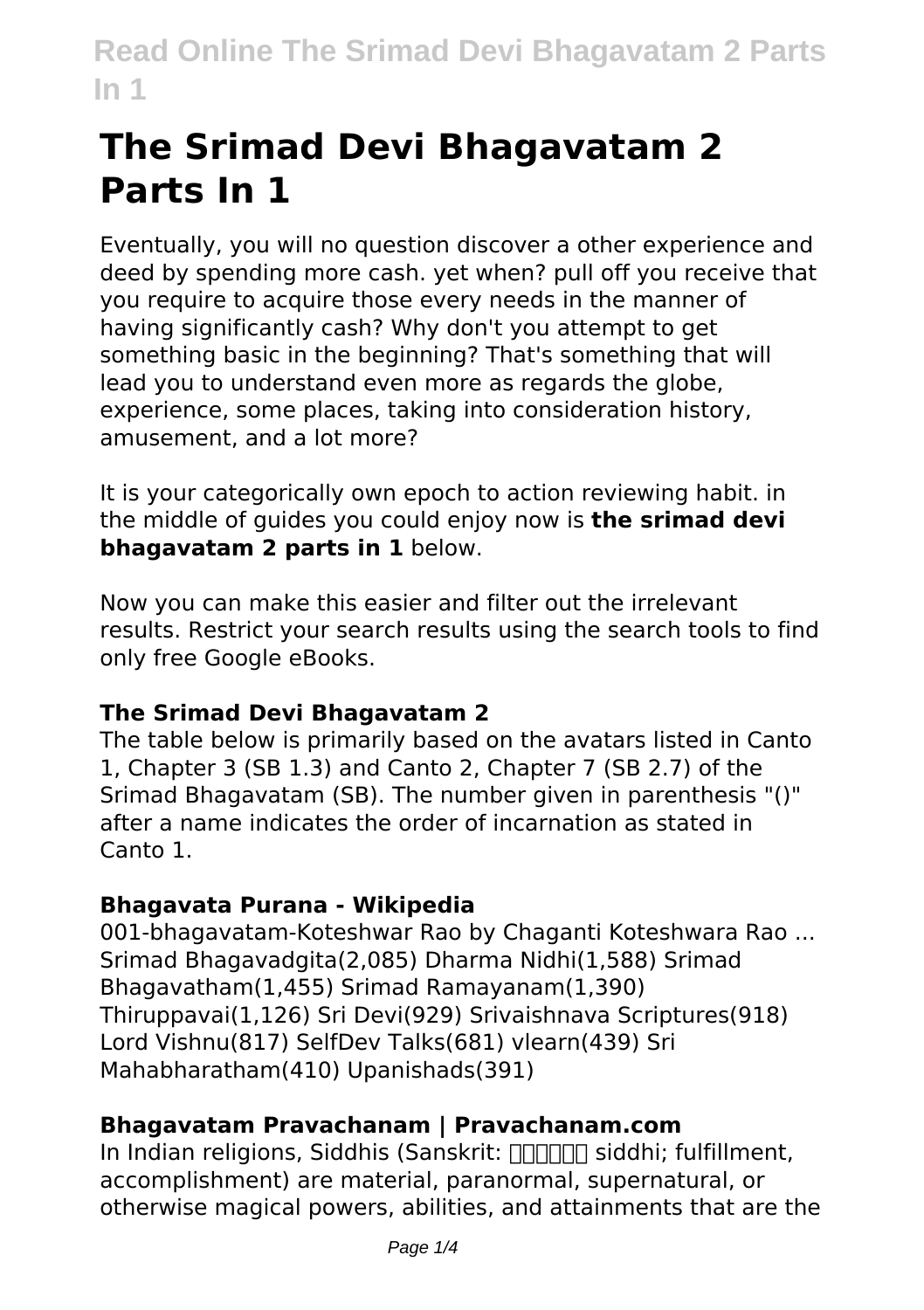products of yogic advancement through sādhanās such as meditation and yoga. The term ṛddhi (Pali: iddhi, "psychic powers") is often used interchangeably in Buddhism

#### **Siddhi - Wikipedia**

(2) Whoever takes shelter of you has his wishes fulfilled. Bestowing your mercy on him, you make him a resident of Vrindavana. (3) My desire is that you will also give me a residence in the pleasure groves of Sri Vrindavana-dhama. Thus within my vision I will always behold the beautiful pastimes of Radha and Krishna.

## **Tulasi Aarti - ISKCON Desire Tree | IDT**

Welcome to Sadhu Sanga Kirtan Retreat 2020. Registration will open at 10 am PST / 1 pm EST on Jan 5, 2020. The Registration fee is \$225 per person which includes 3 nights of accommodation, 9 meals of prasadam (sanctified food), access to over 24 hours of kirtans and the opportunity to associate with and serve thousands of devotees.

#### **Sadhu Sanga Retreat – Sadhu Sanga Retreat organized in the ...**

2 Euro. Books 2 euro. By & About Srila Prabhupada 2 euro; Children & Coloring 2 euro; Philosophy & Science 2; Foreign language 2 euro; Various books 2; Media 2 euro; Photos 2 euro. Krishna Art 2; Srila Prabhupada photos 2 euro; 3 Euro. Books 3 euro. By & About Srila Prabhupada 3; Previous Acaryas 3 euro; Children & Coloring 3; Various books 3 ...

## **Supplier of Devotional Books - Bhaktivedanta Library Services**

What is the phone number of Tantra World - Kamala Devi? You can try to dialing this number: +381(0)64 5662068 - or find more information on their website: www. Devi Bhagavatam quantity. Aug 06, 2021  $\cdot$  Devi Bhairavi, the fifth of Mahavidyas, is the goddess of creation, maintenance, and destruction.

## **Tantra devi - chiamamiancoramilano.it**

Choose from a variety of Books on Hinduism like the Bhagavad Gita, Mahabharata, Ramayana, Vedas, Upanishads & more at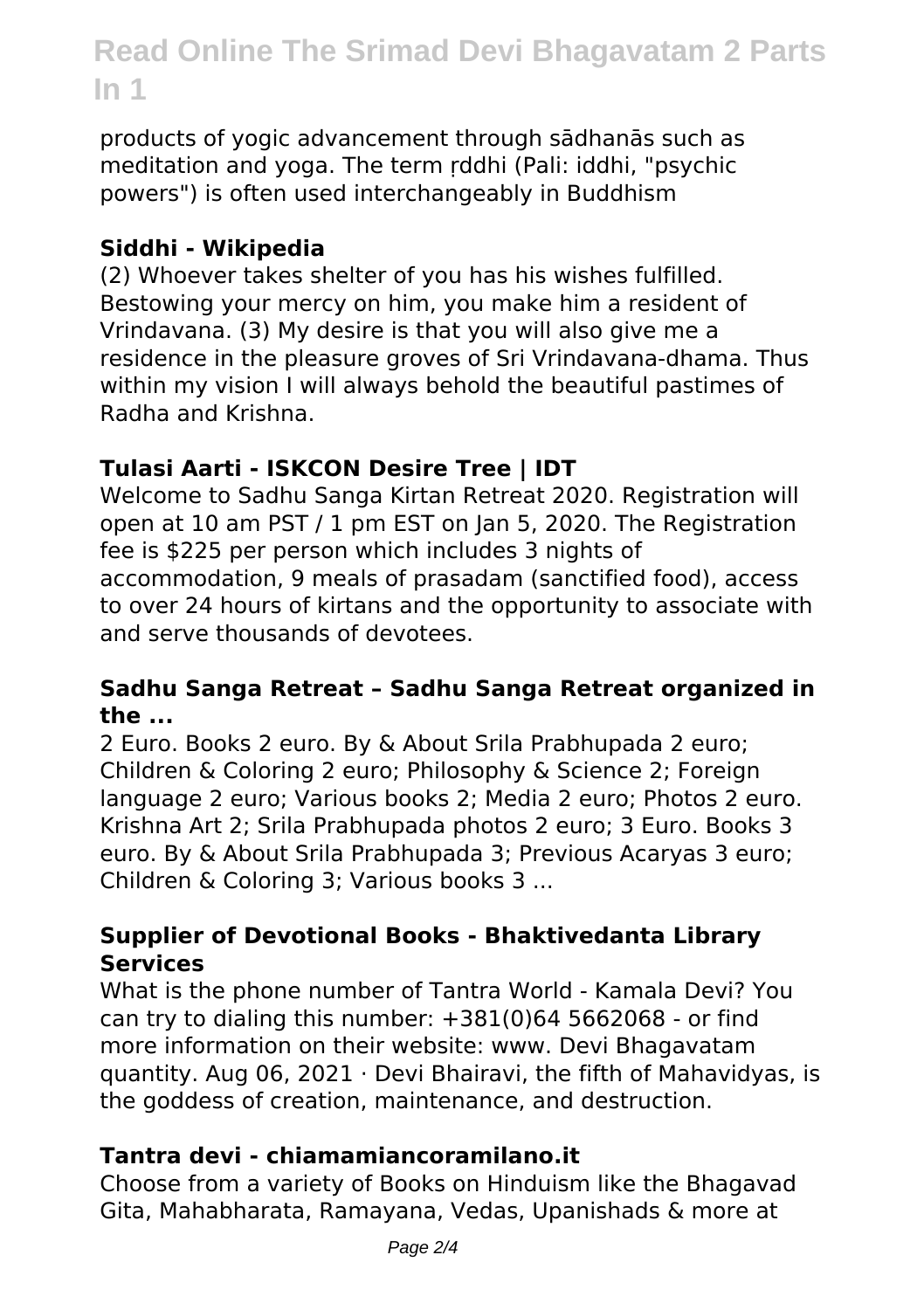ExoticIndia – the Online Bookstore.

#### **Buy Hindu Religious books: Bhagavad Gita & Mahabharata**

DISCLAIMER: The views and opinions expressed by the speakers or the audiences in the various discourses posted on, linked to, or broadcast by pravachanam.com are the opinions of the respective speakers and do not necessarily reflect the official policy or position of pravachanam.com. "Pravachanam" is a Sanskrit word which means a discourse from a Guru on any matter related to spirituality ...

#### **About Pravachanam.Com | Pravachanam.com**

16) Lowest of all is located Devi-dhama [mundane world], next above it is Mahesa-dhama [abode of Mahesa]; above Mahesadhama is placed Hari-dhama [abode of Hari] and above them all is located Krishna's own realm named Goloka. I adore the primeval Lord Govinda, who has allotted their respective authorities to the rulers of those graded realms.

## **Brahma Samhita - ISKCON Desire Tree | IDT**

discourse on srimad bhagavadgita, meditation class & evening aratrikam : saturdays – 5.45 p.m. onwards: discourse on spirituality & evening aratrikam : sundays – 5.45 p.m. onwards: aratrikam & ramanama samkeertana : ekadasi days – 6.45 p.m. onwards: tithi puja celebration of holy trio & important festivals : as per festival calendar

#### **Home - RK Math**

Vishnu of Visjnoe (IAST visnu, Devanagari **FIFINA)**, ook Narayana, Vasudeva, Mádhava en Trikrama (drie stappen) genoemd, is een god in de hindoeïstische mythologie.Voor de Vaishnavas (Vishnuvereerders) is Vishnu de beschermergod.. Vishnu is binnen de Trimurti het onderhoudende, zorgzame of beschermende aspect van God in de schepping. Vishnu is het aspect van God dat alle dingen ...

#### **Vishnu - Wikipedia**

Exotic India 2573 Hamline Avenue N Suite A Roseville, MN - 55113 United States of America Phone: +1 347 468 7193